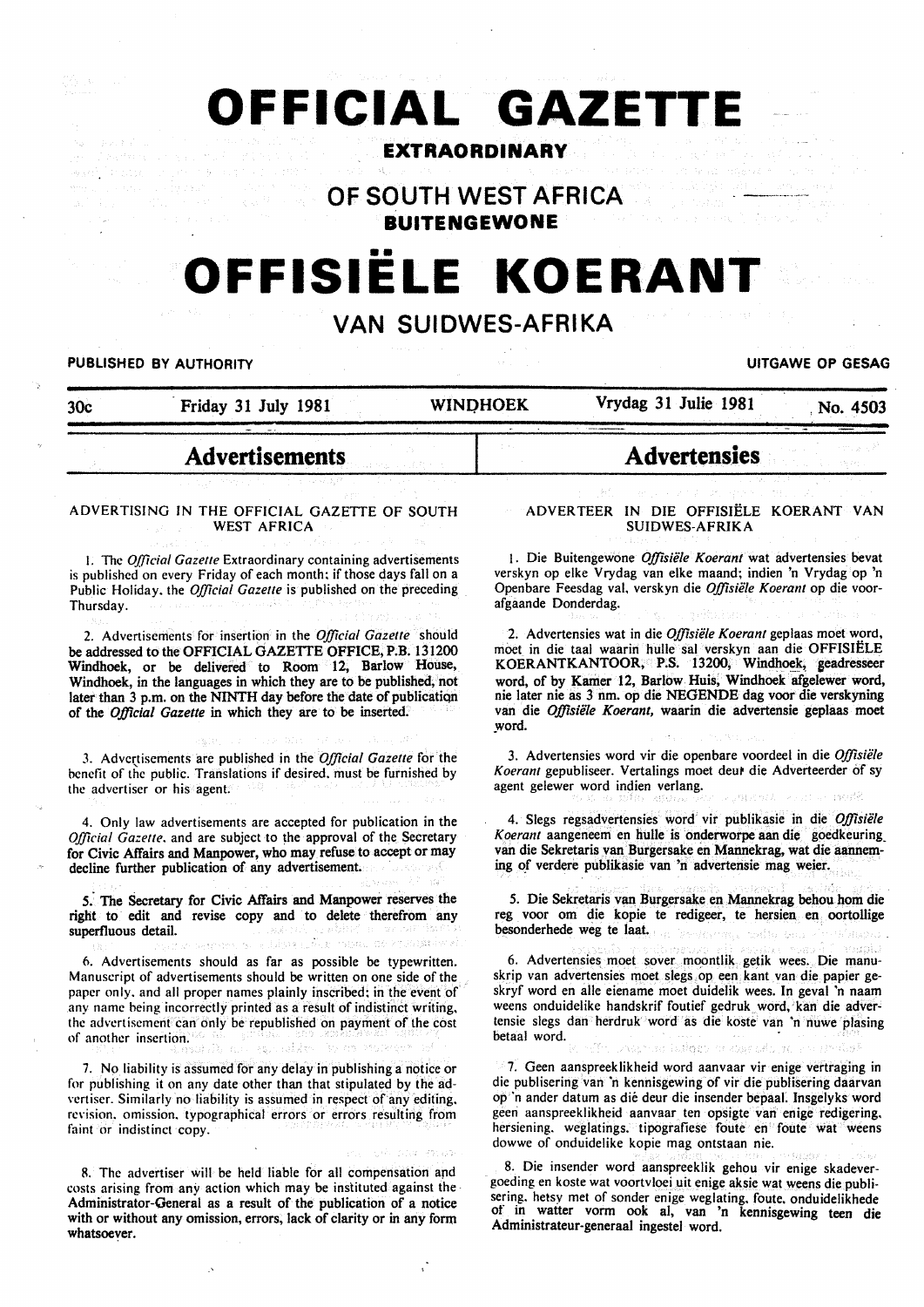*Rate per insertion*  R

> 2.00 5.00 5.00 25,00 6.00 4.00

9. The subscription for the *Official Gazette* is Rl2,50 per annum, post free in this Territory and the Republic of South Africa, obtainable from Messrs. The Suidwes-Drukkery Limited, P.O. Box 2196, Windhoek. Postage must be prepaid by overseas subscribers. Single copies of the *Official Gazette* may be obtained from The Suidwes-Drukkery, Limited, P, 0. Box 2196, Windhoek, at the price of 30 c per copy. Copies are kept in stock for only two years.

10. The charge for the insertion of notices is as follows and is payable in the form of cheques, bills, postal or money orders:

#### LIST OF FIXED TARIFF RATES

Administration of Estates Acts notices: Forms J. 297 J. 295. J. 193 and J. 187 ................................... . Business notices ................................................. . Butchers' notices ................................................ . Change of name (four insertions) ........................ .. Deeds: Lost documents ..................................... . Insolvency Act and Company Acts notices: J 28. J 29. Forms I to 9 ................................................... ..

 $N.B.$  -Forms 2 and 6 -additional statements according to word count table. added to the basic tariff.  $\hat{x}$  - gives .

|                                                                                                    | 2.00     |
|----------------------------------------------------------------------------------------------------|----------|
| Naturalisation notices (including a reprint for the ad-                                            |          |
|                                                                                                    | 2.00     |
| Slum Clearance Court notices, per premises                                                         | 4,00     |
| Third party insurance claims for compensation                                                      | $-2.50$  |
| Unclaimed moneys — only in the extraordinary<br>Official Gazette, closing date 15 January (per en- | The Bank |
|                                                                                                    | 0.80     |

新闻交出的人的 独立的

*Non-standardised notices* 

Company notices·:

*Standardised notices* 

*Sylvia* 

| Short notices: Meetings, resolutions, offer of com-<br>promise, conversion of company, voluntary<br>windings-up; closing of transfer or members' |       |
|--------------------------------------------------------------------------------------------------------------------------------------------------|-------|
| registers and/or declaration of dividends<br>Declaration of dividend with profit statements, in-                                                 | 11.00 |
| cluding notes                                                                                                                                    | 25.00 |
| Long notices: Transfers, changes with respect to<br>shares or capital, redemptions, resolutions, volun-                                          |       |
| tary liquidations                                                                                                                                | 37.00 |
| Liquidator's and other appointees' notices<br>Liquor Licence notices (in extraordinary Gazettes,<br>viz. June/Tvl. November/Cape. January/O.F.S  | 7.00  |
| April/Natal), per bilingual application                                                                                                          | 7.00  |
| Orders of the Court:                                                                                                                             |       |
| Provisional and final liquidations or sequestra-<br>tions                                                                                        | n,    |
| Reductions or changes in capital mergers, offer of                                                                                               | 14.00 |
| Judicial managements, curator bonis and similar                                                                                                  | 37,00 |
|                                                                                                                                                  | 37,00 |
|                                                                                                                                                  | 4.00  |
| Supersessions and discharge of petitions (J 158).                                                                                                | 4.00  |
| Sales in execution and other public sales:                                                                                                       |       |
|                                                                                                                                                  | 18.00 |
| Public auctions, sales and tenders:                                                                                                              |       |
|                                                                                                                                                  | 6.00  |
|                                                                                                                                                  | 15.00 |

9. Die jaarlikse intekengeld op die *Offisiiile Koeram* is R 12.50 posvry in hierdie Gebied en die Republiek van Suid-Afrika, verkrygbaar by die here Die Suidwes-Drukkery Beperk, Posbus 2196. Windhoek. Oorsese intekenaars moet posgeld vooruit betaal. Enkel eksemplare van die *Offisiiile Koeram* is verkrygbaar van die here Die Suidwes-Drukkery Beperk, Posbus 2196, Windhoek. teen 30c per eksemplaar: Eksemplare word vir slegs twee jaar in voorraad gehou.

lO. Die koste vir die plasing van kennisgewings is soos volg en is betaalbaar by wyse van tjeks, wissels; pos- of geldorders:

## LYS VAN VASTE TARIEWE

| Gestandaardiseerde kennisgewings<br>r tale of the Maria Bor <mark>plasing</mark> s                                                                                                                                                            | Tarief per |
|-----------------------------------------------------------------------------------------------------------------------------------------------------------------------------------------------------------------------------------------------|------------|
|                                                                                                                                                                                                                                               | R          |
| .<br>The company of the except of entry and security in the company of the political company of the company of the                                                                                                                            | 6.00       |
|                                                                                                                                                                                                                                               | 5.00       |
| Boedelwettekennisgewings: Vorms J. 297, J. 295, J.                                                                                                                                                                                            |            |
|                                                                                                                                                                                                                                               | 2.00       |
| Derdeparty-assuransie-eise om skadevergoeding<br>Insolvensiewet- en maatskappywettekennisgewings: J                                                                                                                                           | 2.50       |
| $\Gamma_{\rm{max}}$                                                                                                                                                                                                                           | 4.00       |
| $\mathcal{A}_{\mathcal{O}(\mathcal{O})} = \mathcal{O}(\sqrt{2})$<br>$\bar{L}$ , $\bar{L}$<br>$\sim$<br>L.W. - Vorms 2 en $6$ - bykomstige verklarings<br>volgens woordetal-tabel, toegevoeg tot die basiese<br>tarief.<br>net, a la avitat du |            |
| strom (1965) Sports and<br>Naamsverandering (vier plasings)                                                                                                                                                                                   |            |
| Naturalisasiekennisgewings (insluitende 'n herdruk vir                                                                                                                                                                                        | 25.00      |
|                                                                                                                                                                                                                                               | 2.00       |
| Onopgeëiste geld — slegs in die buitengewone $O/fi$ -                                                                                                                                                                                         |            |
| siële Koerant, sluitingsdatum 15 Januarie (per in-<br>skrywing van "naam, adres en bedrag")                                                                                                                                                   |            |
|                                                                                                                                                                                                                                               | 0.80       |
| Slumopruimingshofkennisgewings. per perseel                                                                                                                                                                                                   | 5.00       |
| Verlore lewensversekeringspolisse                                                                                                                                                                                                             | 4.00       |
|                                                                                                                                                                                                                                               | 2.00       |
| Nie-gestandaardiseerde kennisgewings<br>Dranklisensie-kennisgewings (in buitengewone Offi-<br>siële koerante. t.w. Junie/Tvl. November/Kaap.<br>Januarie/O.V.S., April/Natal) per tweetalige aan-                                             |            |
|                                                                                                                                                                                                                                               | 7.00       |
|                                                                                                                                                                                                                                               |            |
| Geregtelike en ander openbare verkope:                                                                                                                                                                                                        | s Gijo     |
|                                                                                                                                                                                                                                               | 18,00      |
| Openbare veilings, verkope en tenders:                                                                                                                                                                                                        |            |
|                                                                                                                                                                                                                                               | 6.00       |
|                                                                                                                                                                                                                                               | 15.00      |
|                                                                                                                                                                                                                                               | 23.00      |
| Handelsmerke in Suidwes-Afrika                                                                                                                                                                                                                | 11.00      |
| Likwidateurs en ander aangesteldes se kennisgewings                                                                                                                                                                                           | 7.00       |
| Maatskappykennisgewings:<br>Kort kennisgewings: Vergaderings. besluite. aan-<br>bod van skikking, omskepping van maatskappy.<br>vrywillige likwidasies. ens.: sluiting van oordrag-                                                           |            |
| of lederegisters en/of verklarings van dividende<br>Verklaring van dividende met profytstate, notas in-                                                                                                                                       | 11.00      |
| gesluit<br>                                                                                                                                                                                                                                   | 25.00      |
| Lang kennisgewings: Oordragte, veranderings met                                                                                                                                                                                               |            |
| betrekking tot aandele of kapitaal, aflossings, be-                                                                                                                                                                                           |            |
| sluite. vrywillige likwidasies                                                                                                                                                                                                                | 37.00      |
| Orders van die Hof:                                                                                                                                                                                                                           |            |
| Voorlopige en finale likwidasies of sekwestrasies                                                                                                                                                                                             | 14.00      |
| Verlatings of veranderings in kapitaal, samesmel-                                                                                                                                                                                             |            |
| tings. aanbod van skikking<br>Geregtelike besture. kurator bonis en soortgelyke                                                                                                                                                               | 37.00      |

**Transport**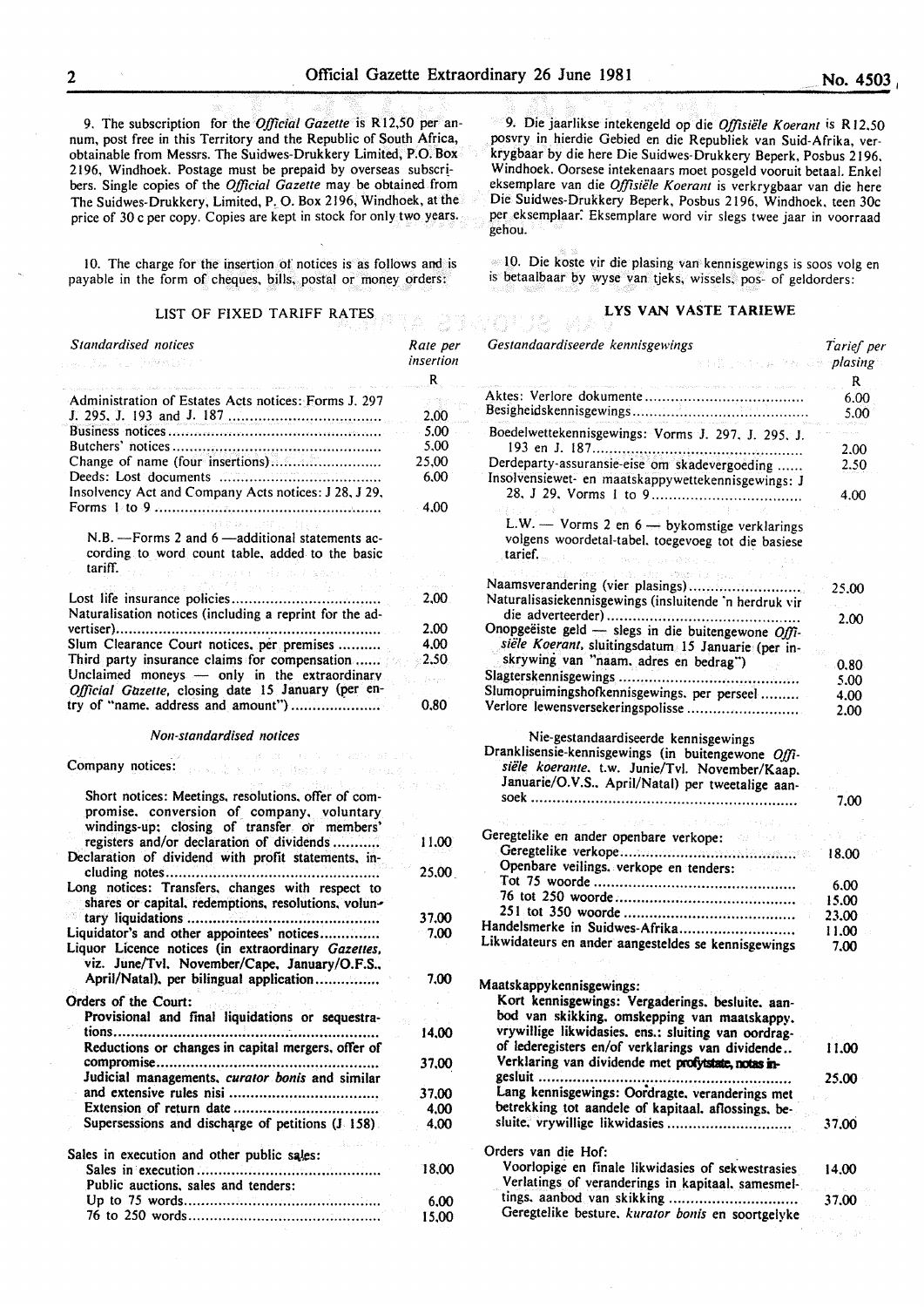23,00 251 to 350 words .......................................... . Trade marks in South West Africa ...................... . 11,00 7 1941 4049

#### Vorm/Form J 187

# **LIQUIDATION AND DISTRIBUTION ACCOUNTS IN DECEASED ESTATES LYING FOR INSPECTION**

In terms of section 35(5) of Act 66 of 1965, notice is hereby given that copies of the liquidation and distribution accounts (first and final. *'unless otherwise stated)* in the estates specified below will be open for the inspection of all persons interested therein for a period of 21 days (or shorter or longer *if specially stated)* from the date speculed or from the date of publication hereof, whichever may be the later. and at the offices of the Masters and Magistrates as stated.

Should no objection thereto be lodged with the Masters concem ed during the specified period, the executors will proceed to make payments in accordance with the accounts.

86/81 - SCHNEIDENBERGER Kurt Max Karl I 00213 50 17 00 7 Okahandja Paula Else Schneidenberger (gebore Hennicke) 15114 0009 10 6 Okahandja Windhoek Barclays-Nasionale Bank Beperk Windhoek

128/80 - BOTHMA Christoffel Jacobus 070131 50 I I 00 0 Grootfontein Aanvullende Grootfontein Windhoek Barclays-Nasionale Bank Beperk Windhoek  $359/80$  - LOUW Willem Daniel Benjamin

1806055008006 Okahandja distrik Anna Christina Louw (gebore Blaauw) Okahandja Windhoek Barclays National Bank Limited Windhoek

### Vorm/Forrn **J** 193 **NOTICE TO CREDITORS IN DECEASED ESTATES**

All persons having claims against the estates mentioned below arc hereby called upon to lodge their claims with the executors concerned. within JO days (or otherwise as indicated) calculated from the date of publication hereof. The information is given in the following order: Estate number. surname and christian names. date of birth. identity number. last address. date of death; surviving spouse's names, surname date of birth and identity number; name and address of executor or authorised agent. period allowed for lodgement of claims if *other than* 30 *days.* 

272/81 - VAN NIEKERK Johannes Andries 20 11 1921 21 1120 5029 00 5 Caprivistraat 7 Klein Windhoek Aletta Catharina van Niekerk (gebore Grobler) 14 06 1930 300614 0041 00 9 Barclays-Nasiona1e Bank Beperk Windhoek

226/81 - NELL Johannes Dawid 25 08 1943 430825 5026 00 0 Otavi 16 05 1981 Barclays-Nasionale Bank Beperk Windhoek

273/81 - VISSER Caroline Ackerman 26 09 1907 070926 0039 00 9 Kerkstraat MARIENTAL 18 06 1981 Barclays-Nasionale Bank Beperk Windhoek

|                                                                  | 37,00 |
|------------------------------------------------------------------|-------|
|                                                                  | 4.00  |
| Tersydestellings en afwysings van petisies $(1\ 158)$ 4,00 $\pm$ |       |

#### **LIKWIDASIE- EN DISTRIBUSIEREKENING IN BESTORWE BOEDELS WAT TER INSAE LE**

Ingevolge artikel 35(5) van Wet 66 van 1965, word hierby kennis gegee dat duplikate van die likwidasie- en distribusierekenings (eerste en finale, *tensy anders vermeld)* in die boedels hieronder vermeld, in die kantore van die Meesters en Landdroste soos vermeld en gedurende 'n tydperk van 21 dae (of korter of Ianger *indien spesiaal vermeld)* vanaf gemelde datums of vanaf datum van publikasie hiervan, as dit later is, ter insae lê van alle persone wat daarby belang het.

Indien binne genoemde tydperk geen besware daarteen by die betrokke Meesters ingedien word nie, gaan die eksekuteurs oor tot die uitbetalings ingevolge gemelde rekenings.

158/81 - DU PREEZ Paul Jacobus 510730 5046 00 3 Tsumeb Tsumeb Windhoek Barclays-Nasionale Bank Beperk Windhoek

49/81 - SNYMAN Marius Jacobus 220415 5016 00 5 Windhoek Supplementêre Windhoek Barclays-Nasionale Bank Beperk Windhoek

ist specialiste (1879), fransk parliament<br>19. oktober - Konger Amerika, fransk politik

勤務報 蜜母草 オリー 付け(表) taround dan't mount

elk maa kuni an was conducted the load to group

 $\frac{12M^2\sqrt{16}\left(4\right)}{2\left(2\right)\left(2\right)}\times\frac{1}{2}$ 

#### **KENNISGEWING AAN KREDITEURE IN BESTORWE BOEDELS**

Aile persone wat vorderinge het teen die boedels hieronder vermeld, word hierby versoek om hul vorderinge by die betrokke eksekuteurs en binne 'n tydperk van 30 dae (of andersins soos aangedui) gereken vanaf die datum van publikasie hiervan in te lewer. Die inligting word verstrek in die volgorde: Boedelnommer, familienaam en voorname, geboortedatum, persoonsnommer, laaste adres, datum oorlede; nagelate eggenoot(note) se name, familienaam, geboortedatum en persoonsnommer; naam en adres van eksekuteurs of gemagtigde agent, tydperk toegelaat vir lewering van vorderings *indien anders as* 30 *dae.* 

242/81 - OBERHOLSTER Jacobus Cornelius Gideon Kotze 18 November 1901 011118 5009 00 3 Bitterwater, Karasburg 20 Mei 1981 Windhoek Gertruida Magdalena Oberholster 2 Februarie 1906 060202 0015 00 7 Volkskas Beperk Pretoria

259/81 - REITZ Susanna Magrietha

Petronella 27 Mei 1909 090527 0009 00 4 Plaas Omburo-Oos, Distrik Outjo Vo1kskas SWA Namibie Beperk. Pretoria.

へもにし おいこ ぬけにい けんえいぼくしんぶ ベースト 是人民的事物*不是一个*是他的人的事情。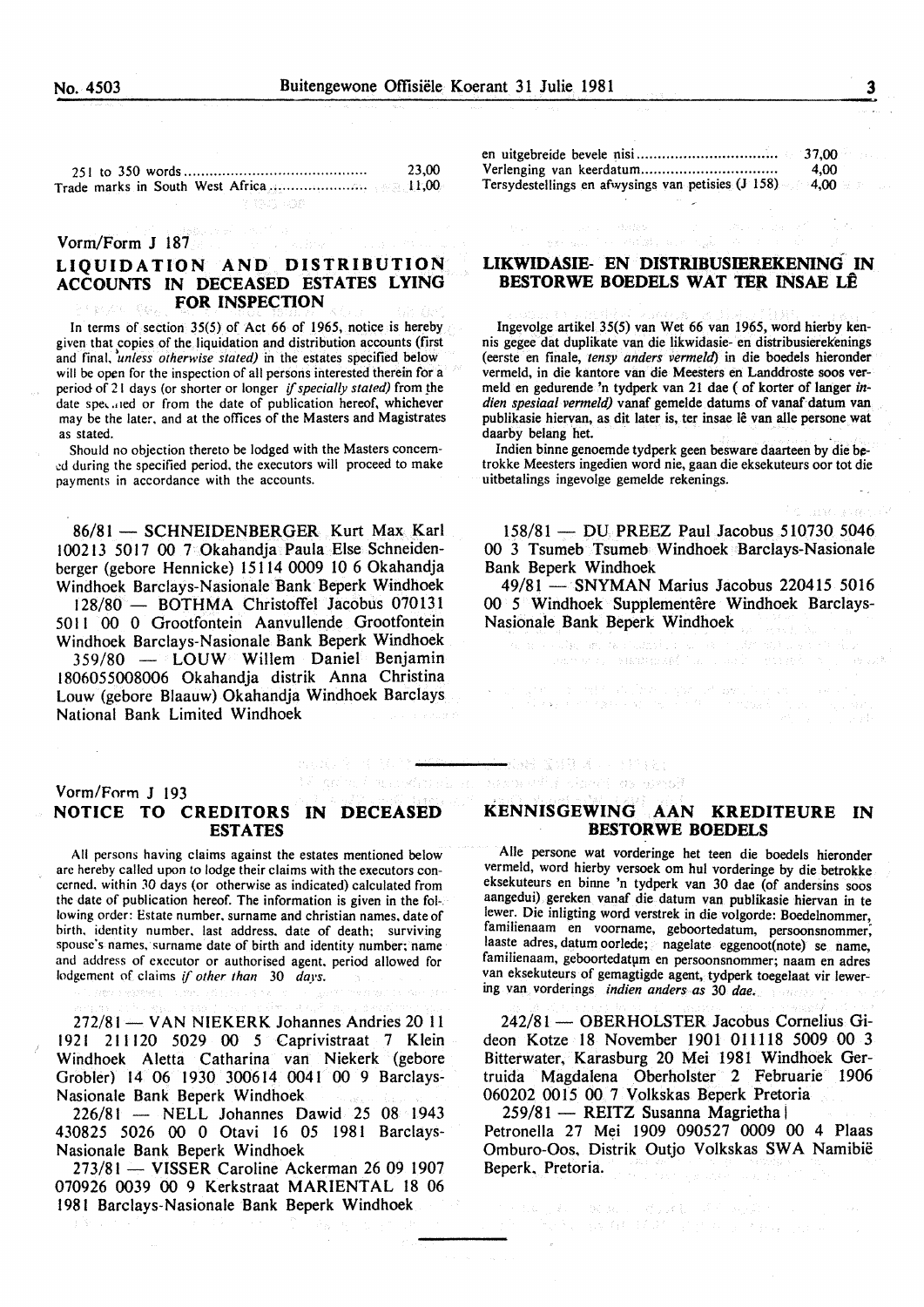#### Vorm/Form No. 517

#### NOTICE TO CREDITORS IN DECEASED ESTATES

All persons having claims against the estates specified in the schedule, are called upon to lodge their claims with the executors concerned within a period of 30 days (or otherwise as indicated) from the date of publication hereof. a komunë e rishteta ka vitet usht

271/81 - PRETORIUS Jacobus Wilhelm Francois 24 05 1907 Otjiwarongo 08 06 1981 Pretorius Dorothea Elisabeth Standard Bank SWA Bpk Windhoek 30 dae Windhoek Suidwes-Afrika

180/81 - HARMSE Jacobus Christoffel 20 05 1936 360520 5023 00 8 Plaas Hero, distrik Grootfontein 28 03 1981 Standard Bank SWA Bpk Windhoek 30 dae Windhoek Suidwes-Afrika

Vorm/Form 519

#### LIQUIDATION AND DISTRIBUTION ACCOUNT IN DE-CEASED ESTATE LYING FOR INSPECTION

In terms of section 35 (5) of Act 66 of 1965 notice is hereby given that the liquidation and distribution account in the Estate specified in the Schedule will be open for the inspection of all persons interested therein for a period of 21 days fromt he date of publication hereof (or otherwise as indicated) at the offices of the Master of the Supreme Court and Magistrate, as stated.

Should no objection thereto be lodged with the Master during the specified period, the Executor will proceed to make payment in accordance therewith.

#### KENNISGEWING AAN KREDITEURE IN BESTORWE **BOEDELS**

Aile persone wat vorderinge het teen die boedels in die bylae ver-30 dae (of andersins soos aangedui) vanaf die datum van publikasie hiervan by die betrokke eksekuteurs in te lewer.

260/80- COX Walter John 15 04 1899 990415 5007 00 2 Okahandja, S.W.A. 20 05 1981 Cox Johanna Susanna Standard Bank SWA Bpk Windhoek 30 dae Windhoek Suidwes-Afrika

digment fleets in the gay mentions (where conducting the move ritary)<br>Simply of the co-color field of Charles in  $\label{eq:decomp} \begin{split} &\mathcal{D}(\mathcal{E},\mathcal{E},\mathcal{D})\otimes\mathcal{E}(\mathcal{E},\mathcal{E})\otimes\mathcal{E}(\mathcal{E},\mathcal{E},\mathcal{E})\otimes\mathcal{E}(\mathcal{E},\mathcal{E},\mathcal{E},\mathcal{E})\otimes\mathcal{E}(\mathcal{E},\mathcal{E},\mathcal{E},\mathcal{E},\mathcal{E})\otimes\mathcal{E}(\mathcal{E},\mathcal{E},\mathcal{E},\mathcal{E},\mathcal{E},\mathcal{E},\mathcal{E},\mathcal{E},\mathcal{E$ 

#### LIKWIDASIE EN DISTRIBUSIEREKENING IN BESTORWE **BOEDEL WAT TER INSAE LÊ**

Ingevolge artikel 35 (5) van Wet 66 van 1965 word hierby kennis gegee dat die likwidasie- en distribusierekening in die Boedel in' die Bylae vermeld in die kantore van die Meester van die Hooggeregshof en Landdros soos vermeld vir 'n tydperk van 21 dae vanaf die datum van publikasie hiervan (of andersins soos aangedui) ter insae sal le vir aile persone wat daarby belang het.

Indien geen besware daarteen by die Meester binne die gemelde tydperk ingedien word nie, sal die eksekuteur tot uitbetaling daarvolgens oorgaan.

151/81- MERZ Heinrich 980730 5005 10 9 Otavi Eerste en Finale Likwidasie en distribusierekening 31 July 1981 Windhoek Otavi Standard Bank SWA Ltd Windhoek

#### Vorm/Form 297

NOTICE FOR ELECTION OF EXECUTORS AND/OR TUTORS.

**RUMBEDR** 

#### ELECTION OF EXECUTORS AND TUTORS

The Estates of the Persons mentioned in the subjoined Schedule being unrepresented, interested, interested parties are hereby given notice by Masters of the Supereme Courts of South Africa, that meetings will be held in the several Estates at the dates, times and places specified, for the purpose of selectings some Person of Persons, for approval by the respective Masters, as fit and proper to be appointed by them as Executors or Tutors, as the case may be.

Meetings in a town in which there is a Master's Office, will be held before the Master; elsewhere they will be held before the Magistrate.

 $N.B.$  - Items indicated by a  $*$  on the left hand side, denote the election of a Tutor; otherwise an Executor is to be elected.

285/81 - KRUGER Jacob Casper Algemene werker (Munisipaliteit) 9 Julie 1981 10 vm 07 08 1981

#### KENNIS VIR VERKIESING VAN EKSEKUTEURS EN/OF VOOGDE

有它,内容是

#### VERKffiSING VAN EKSEKUTEURS EN VOOGDE

Aangesien die Boedels van die Persone vermeld in onderstaande Bylae nie verteenwoordig is nie, word hierby deur Meesters van die Hooggeregshowe van Suid-Afrika aan bleanghebbendes kennis gegee, dat byeenkomste ten opsigte van die verskillende Boedels op die datums, tye en plekke vermeld, gehou sal word met die doel om 'n Persoon of Persone te kies vir goedkeuring deur die onderskeie Meesters as geskik en bekwaam om deur bulle aangestel te word as Eksekuteurs of Voogde, na gelang van omstandighede.

In 'n stad waarin 'n Kantoor van 'n Meester is. word die byeenkoms voor die Meester gehou en in ander plekke voor die Landdros.

L.W. - Items aan die linkerkant met 'n \* gemerk, dui aan die verkiesing van 'n Voog; andersins word 'n Eksekuteur gekies.

Windhoek 280/81 - BARNARD Ignatius Tegniese Beampte by Slagpale 12 Julie 1981 10 vm 07 08 1981 Windhoek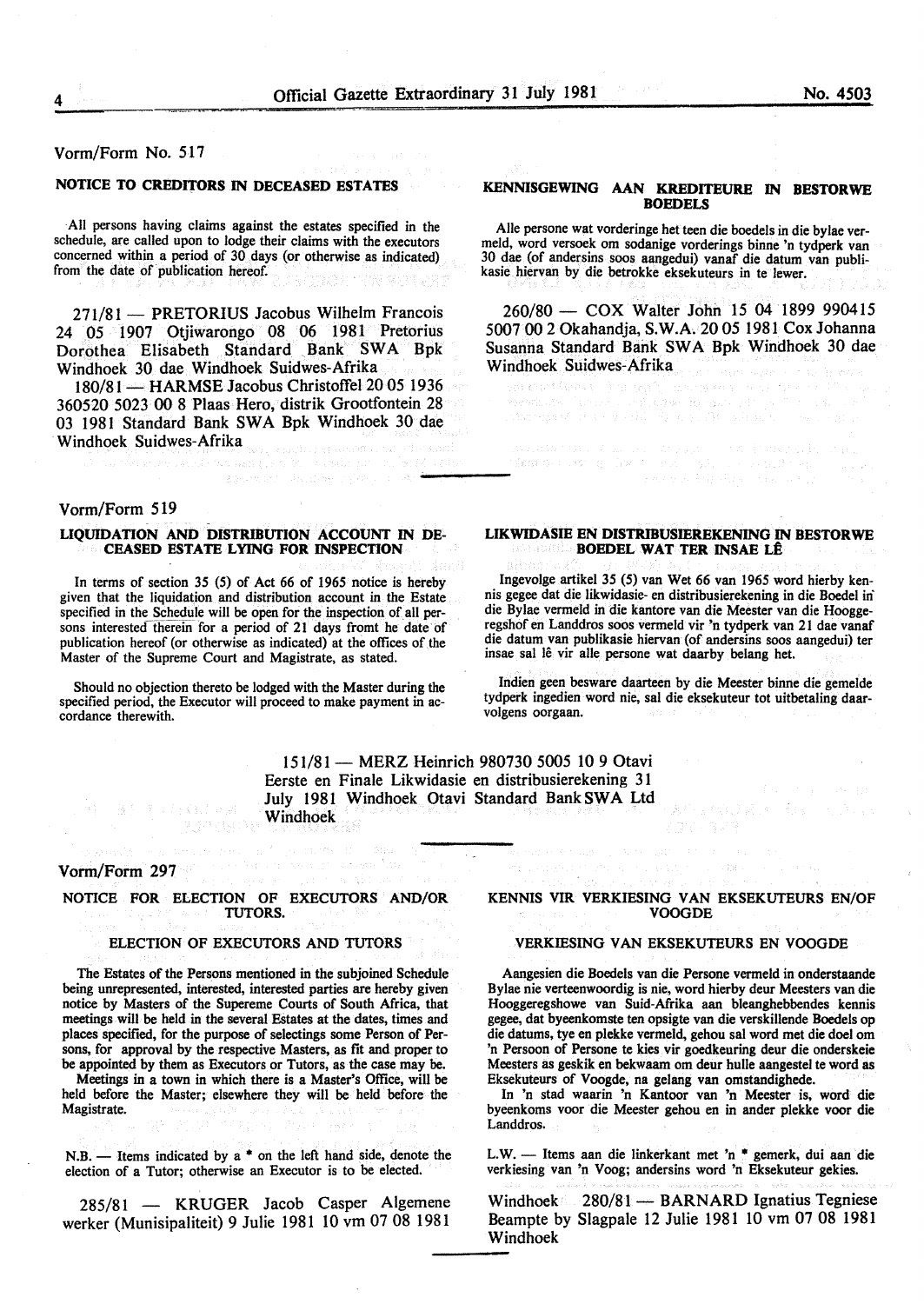Vorm/Form VD/LD

#### DEEDS: LOST DOCUMENTS

Notice is hereby given in terms of the Deeds Registry Act, No. 47 of 1937, that the following applicants intend applying for a certified copy of the document(s) named and that all persons having objection to the issue of such copy are hereby requested to lodge the same in. writing with the Registrar of Deeds at the place mentioned within three weeks (and within five weeks in the case of S.W.A.) from the last publication of the notice.

SWAKOPMUND - "G" Deed of Transfer No. 425/1969 dated 19th March 1969 Karl Friedrich Horst Pietzsch {born on 3rd February 1928) CERTAIN: Erf 1101 Swakopmund (Extension No.3) SITUATE: in the Municipality of Swakopmund, REGISTRATION DIVISION: "G" MEASURING: 900 (Nine Hundred) square metres HELD BY: Deed of Transfer No. 425/1969 dated 19th March 1969 ENGLING STRITTER & PARTNERS - Attorneys for Applicant, 701 Craigmyle Building, Kaiser Street Windhoek Tel: 35031 17 th July 1981. Windhoek South West **Africa** go and a second with the composit

# Vorm/Form J 193 **Market Ward Street Avenue 2**

#### NOTICE TO VREDITORS IN DECEASED ESTATES. inar me yêb ye. Kurdî

TOLE mill Roof (线) / yaqila, Griget

All persons having claims against the estates specified in the schedule. are called upon to lodge their claims with the executors concerned within a period of 30 days (or otherwise as indicated) from the date of publication hereof.

275/81 - FERREIRA Jacobus 05 08 1940 400805 5004 00 *5* Mariental 08 06 1981 Ferreira Nola Kathleen Standard Bank SWA Beperk Windhoek 30 dac Windhoek Suidwes-Afrika.

Form/Vorm 6

#### APPLICATION FOR REHABILITATION

Pursuant to section 124 of the <sup>The S</sup>luency Act. 1936, notice is Ingevolge artikel 124 van die Insolvensiewet; 1936, word hierby hereby given that the insolvents mentioned below will apply for kennis genee dat die insolve hereby given that the insolvents mentioned below will apply for kennis gegee dat die insolvente persone hieronder genoem om hul<br>their rehabilitation on the dates, at the times and places and upon rehabilitasie aansoek sal their rehabilitation on the dates, at the times and places and upon rehabilitasie aansoek sal doen op die datums, tye en «plekke en om the grounds as therein set forth opposite their respective names in-<br>die redes wat daar the grounds as therein set forth opposite their respective names in-<br>die redes wat daarin teenoor hulle onderskeie name and aangedui is,<br>met aanduiding van nommer van boedel; volle naam en bedicating number of estate: full name and description of insolvent met aanduiding van nommer van boedel; volle naam en be-<br>(including his date of birth and identity number) and place of skrywing van insolvent (met inbegrin (including his date of birth and identity number) and place of skrywing van insolvent (met inbegrip van sy geboortedatum en per-<br>business or residence, date when estate sequestrated, and address, soonsnommer) en plek van b business or residence, date when estate sequestrated, and address. soonsnommer) en plek van besigheid of woonplek; datum waarop occupation or status of insolvent at the time of that date; division boedel gesekwestreer is e occupation or status of insolvent at the time of that date: division boedel gesekwestreer is, en adres, betrekking of status van insolvent of Supreme Court to which and date and time on which application ten tye van daardi

#### **AKTES: VERLORE DOKUMENTE**

Kennis word hiermee gegee ingevolge die Registrasie van Aktes Wet, No. 47 van 1937, dat die volgende applikante voomemens is\_ om aansoek te doen vir 'n gesertifiseerde afskrif van die genoemde dokument(e) en dat aile persone wat teen die uitreiking van· sodanige afskrif beswaar maak hiermee versoek word om dit skriftelik in te dien by die Registrateur van Aktes te genoemde plek, binne drie weke (en binne vyf weke in die geval van S.W.A.) na die laaste publikasie van die kennisgewing.

KEETMANSHOOP DORP Sertifikaat van Verenigde Titel T2357/1975 gedateer 3 Desember 1975 Munisipaliteit van Keetmanshoop Munisipaliteit van Keetmanshoop SEKERE: Erf Nr. 1102, Keetmanshoop Dorp. GELEE: In die Munisipaliteit van Keetmanshoop Registrasie Mdeling T. GROOT: 122,- 5827 (eenhonderd twee-en-twintig komma vyf agt twee sewe) hektaar H.J. VAN BILJON & KIE Windhoek

into v 9 Kosti kao od kaminacija i naušasko.<br>Povod od najveće iz sve i navne i povod

Westfall and Co

# KENNISGEWING VAN KREDITEURE IN BESTORWE BOEDELS.

Aile persone wat vorderinge bet teen die boedels in die bylae vermeld, word versoek om sodanige vorderings binne 'n tydperk van 30 dae {of andersins soos aangedui) vanaf die datum van publikasie hiervan by die betrokke eksekuteurs in te lewer.

266/81 - KOTZE Daniël 25 11 1953 531125 5017 00 2 Plaas Maranica Nr. 441, distr. Gobabis 12 05 1981 Standard Bank SWA Bpk Windhoek 30 dae Windhoek Suidwes-Afrika

### AANSOEK OM REHABILITASIE

of Supreme Court to which and date and time on which application ten tye van daardie datum; afdeling van Hooggeregshof waarby en will be made; ground of application.

معالات فيسبو مقعدين

W29/75 - LABUSCHAGNE Johannes Adam 260405 5031 00 6 Geb. Datum: *5* April 1926 Ten tye van insolvensie was Insolvent die eienaar van die Gobabis Hotel. Gobabis en is tans woonagtig te plaas "FRAUEN-HOFEN" Nr. 404, GOBABIS 19 September 1975 Vrydag. 18 September 1981 om 10.00 vm. Suidwes-Afrika Afdeling Windhoek Artikel 124(2) van Wet Nr. 24 van 1936.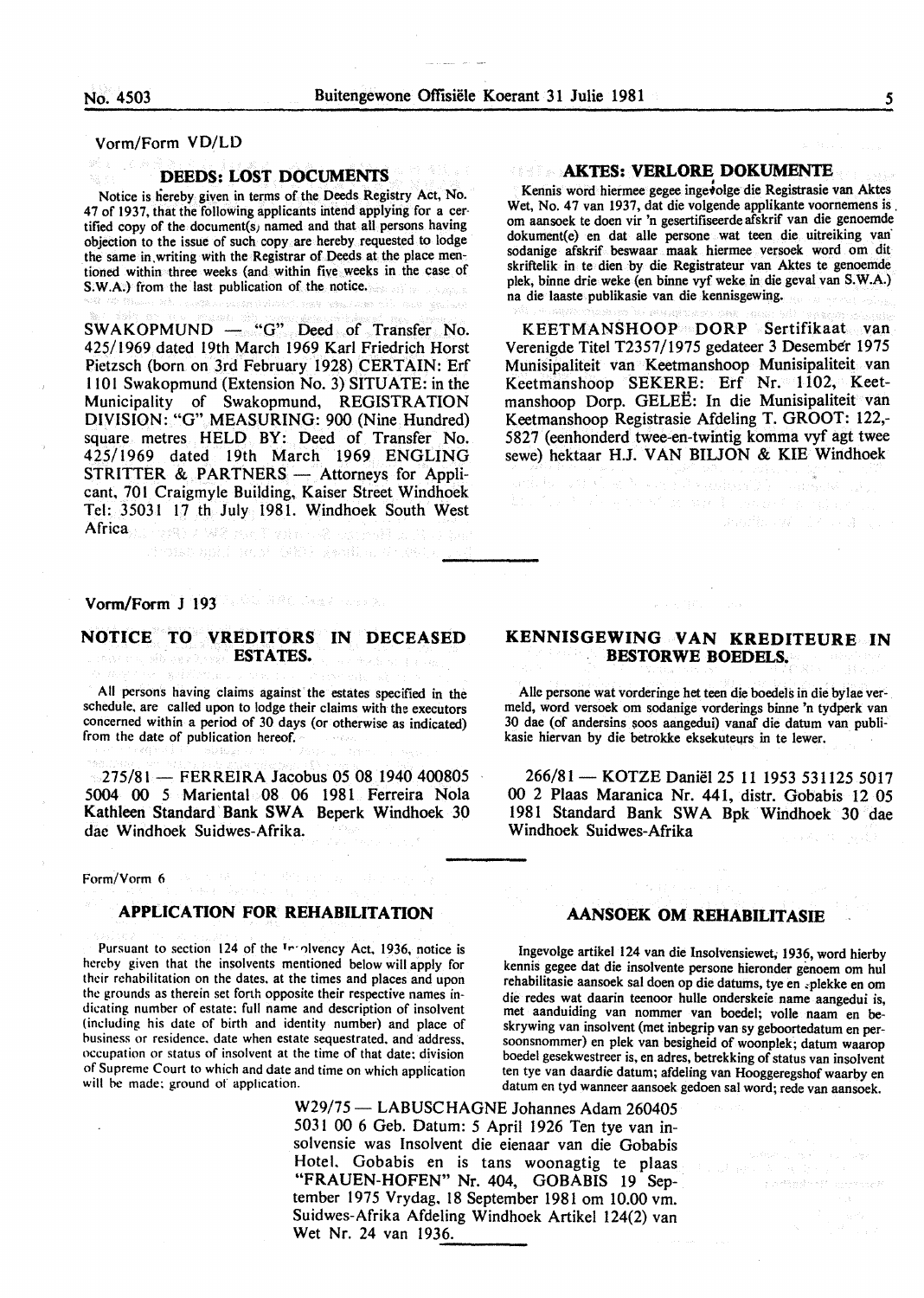#### Vorm/Form 2

# MEETING OF CREDITORS IN SEQUESTRATED ESTATES OR COMPANIES BEING WOUND UP

Pursuant to sections 41 and 42 of the Insolvency Act, 1936, sections 179 and 182 of the Companies Act. 1926, and sections 339 and 366 of the Companies Act. 1973, notice is hereby given that a meeting of creditors will be held in the sequestrated estate or companies being wound up mentioned below, indicating the number of estate/company; the name and description of estate/company; the date. hour and place of meeting and the purpose of meeting.

Meetings in a place in which there is a Master's Office, will be held before the Master; elsewhere they will be held before the Magistrate.

W2/81 - INSOLVENT ESTATE Yvonne Audri Antoine Wednesday 19th August 1981 at lOhOO at the Office of the Master of the Supreme Court Windhoek Special Meeting of Creditors for proof of further claims I. R. Mclaren Trustee Trust & Mining Co (Pty) Ltd P.O. Box 82, Windhoek

#### KENNISGEWING

Geliewe kennis te neem dat die Eerste en Finale Likwidasie- en Distribusierekening in die Boedel van wyle PIETER JOHANNES  $DANIEL$   $GROVE$  - Boedelnommer  $477/80$  - Identiteitsnommer 080104 5020 00  $6-$  in lewe 'n sakeman van Outjo, vir inspeksie ter insae lê vir 'n periode van 21 dae gereken vanaf 31 Julie 1981 en wei in die kantoor van die Meester van die Hooggeregshof te Windhoek en 'n afskrif daarvan by die Kantoor van die Landdros te Otjiwarongo.

J.A. GROVE REAL PROPERTY AND RESEARCH THE REAL  $p/a$  Davids & Kie  $\frac{1}{2}$  by the state of the state supply Prokureurs vir Eksekuteur 了吗? 法国庭 原始同时的 化 Posbus 11 OTJIWARONGO

LIKWIDASIE- EN DISTRIBUSIEREKENING IN DIE BOEDEL WYLE FRIEDRICH KNOBLOCH WAT TER INSAE LE

Geliewe kennis te neem dat die Eerste en Finale Likwidasie- en Distribusierekening in die boedel van Wyle Friedrich Knobloch; Identiteitsnommer 141030 5013 00 *5* voorheen van Leutweinstraat. Swakopmund, Boedel No. 431/80 ter insae lê vir alle persone wat daarby 'n belang het by die Meester van die Hooggeregshof Windhoek en by die Landdroskantoor Swakopmund vir 'n tydperk van 21 dae vanaf datum hiervan.

Indien binne genoemde tydperk geen besware daarteen by die betrokke Meester ingedien word nie gaan die Eksekuteurs oor tot die uitbetalings ingevolge gemelde rekening.

**つちに、みずだ**。

C.L.DE JAGER 运动检验机 机程 Eksekuteur Testamentêr p/a C.L. de Jager & van Rensburg de Communication of the communication of the service of the service of the service of the service of the service of the service of the service of the service of the service of the service o Barclays Bankgebou 7de Straat Posbus 224 Walvisbaai

# BYEENKOMS VAN SKULDEISERS IN<br>GESEKWESTREERDE ROEDELS OF GESEKWESTREERDE BOEDELS **MAATSKAPPYE IN LIKWIDASIE**

lnecvolge artikels 41 en 42 van die Insolvensiewet. 1936, artikels 179 en 182 van die Maatskappywet, 1926, en artikels 339 en 366 van die Maatskappywet. 1973, word hierby kennis gegee dat 'n byccnkoms van skuldcisers in die gesekwestreerde boedels of maatskappye in likwidasie hieronder vermeld, gehou sal word met aanduiding van die nommer van boedel/maatskappy; die naam en beskrywing van boedel/maatskappy; die datum, uur en plek van byeenkoms en die doel van byeenkoms.

In 'n plek waarin 'n kantoor van 'n Meester is, word die byeenkoms voor die Meester en in ander plekke voor die Landdros gehou.

W25/79 - SUIDWES BETON PRODUKTE (Edms) Bpk (In Liquidation) Wednesday 19th August 1981 at 10h00 at the Office of the Master of the Supreme Court WINDHOEK Special Meeting of Creditors for proof of further claims I.R. McLaren Trust & Mining Co (Pty) Ltd P.O. Box 82, Windhoek and O.F. c. Herrigel Security Trust SW A (Pty) Ltd P.O. Box 3599, Windhoek 9000 Joint Liquidators.

#### AKTES: VERLORE DOKUMENTE

Kennis word hiermee gegee ingevolge die Registrasie van Aktes Wet, No. *41* van 1937, dat die volgende applikante voornemens is om aansoek te doen vir 'n gesertifiseerde afskrif van die genoemde dokument en dat aile persone wat teen die uitreiking van sodanige afskrif beswaar maak hiermee versoek word om dit skriftelik- in te dien by die Registrateur van Aktes te genoemde plek, binne drie weke (en binne vyf weke in die geval van S.W.A.) na die laaste publikasie van die kennisgewing.

Die inligting word verstrek in die volgorde: (I) Dorpsgebied of distrik, afdeling, county; (2) onderhawige dokument met nommer en datum; (3) gegee deur; (4) ten gunste van (en in gevalle van verbande, die bedrag); (5) ten opsigte van sekere (beskrywing, nommer, ligging, grootte en/of verdere besonderhede); (6) applikant en)of sy agent met adres en datum; (7) besware in te dien by die; Registrateur van Aktes te.

REGISTRASIE AFDELING "L" Akte van Transport Nr. T913/1963 geregistreer op 16 Oktober 1963. Jan Otto Karel Labuschagne (gebore op 4 Januarie 1930) Sekere: Plaas Wilde Nr. 368 Registrasie Afdeling "L" GROOT: 5296,1359 Hektaar. Dr. Weder Kruger & Hartmann Prokureurs vir Applikant Windhoek Besware in te dien by die Registrateur van Aktes te Windhoek

 $\beta=15.3\%$ 

 $\label{eq:2.1} \mathcal{A}_{\mathcal{A}} = \mathcal{A}_{\mathcal{A}} \mathcal{L}^{\mathcal{A}} = \mathcal{A}_{\mathcal{A}} \mathcal{A}_{\mathcal{A}}$ 

TAKING THE REPORT OF A SALE AND A REAL

 $\mathcal{A} = \mathcal{A}$  and  $\mathcal{A}$